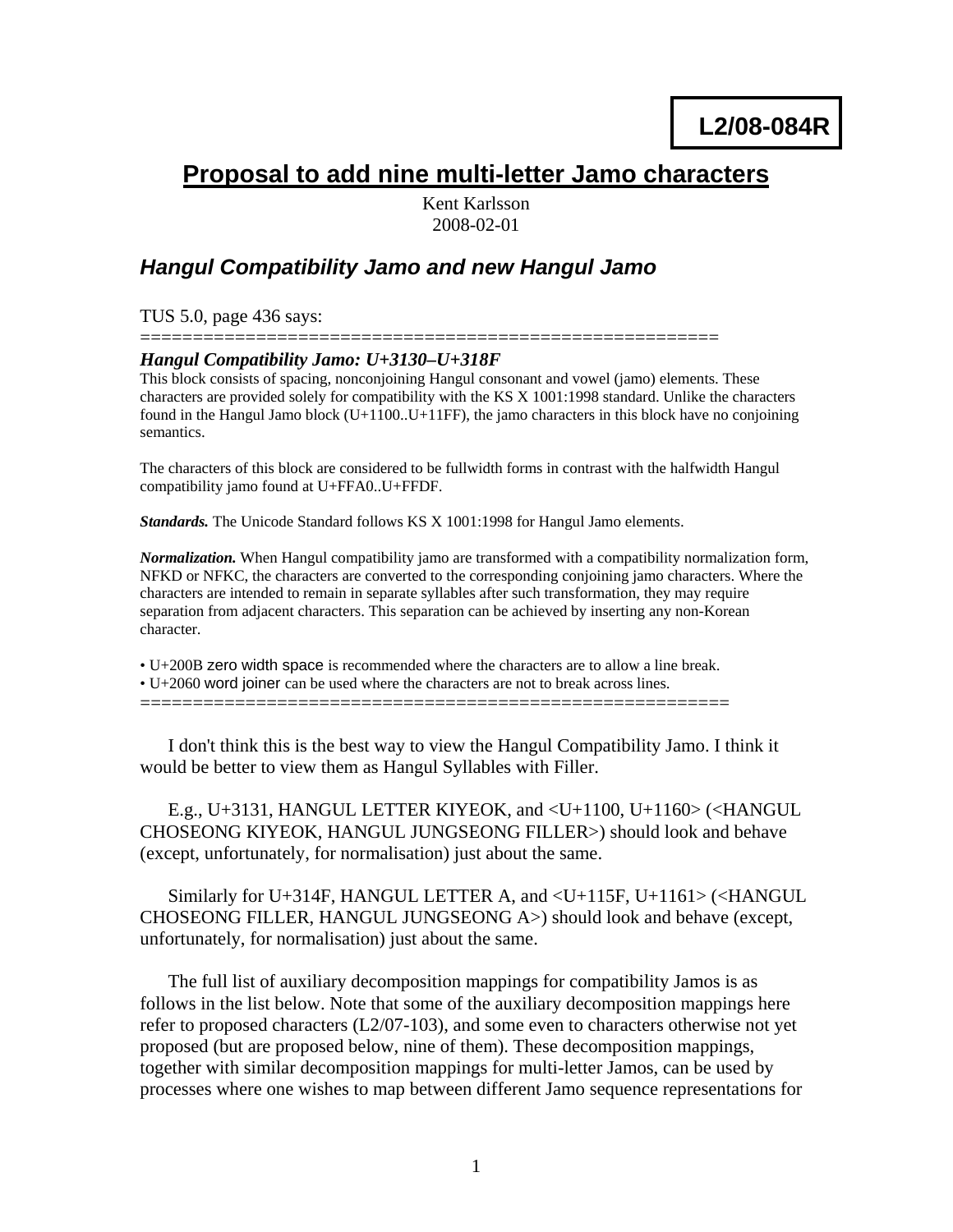the same text. And that with the same method as for canonical decomposition and composition as is used for normalisation.

With (a certain few) characters already proposed (see L2/07-103) all of the multiletter Jamos can get auxiliary decomposition mappings similar to canonical decomposition mappings (these not listed in this document).

#### NOTE, HOWEVER, THAT THE AUXILIARY DECOMPOSITION MAPPINGS CONSIDERED HERE ARE **NEVER** TO BE USED IN UNICODE NORMALISATIONS.

3131; <compound> 1100 1160 # HANGUL LETTER KIYEOK 3132; <compound> 1101 1160 # 1100 1100 1160, HANGUL LETTER SSANGKIYEOK 3133; <compound> A97D 1160 # 1100 1109 1160, HANGUL LETTER KIYEOK-SIOS [the auxiliary decomp. mapping uses a NEW proposed char] 3134; <compound> 1102 1160 # HANGUL LETTER NIEUN 3135; <compound> 115C 1160 # 1102 110C 1160, HANGUL LETTER NIEUN-CIEUC [the auxiliary decomp. mapping uses a proposed char] 3136; <compound> 115D 1160 # 1102 1112 1160, HANGUL LETTER NIEUN-HIEUH [the auxiliary decomp. mapping uses a proposed char] 3137; <compound> 1103 1160 # HANGUL LETTER TIKEUT 3138; <compound> 1104 1160 # 1103 1103 1160, HANGUL LETTER SSANGTIKEUT 3139; <compound> 1105 1160 # HANGUL LETTER RIEUL 313A; <compound> A964 1160 # 1105 1100 1160, HANGUL LETTER RIEUL-KIYEOK [the auxiliary decomp. mapping uses a proposed char] 313B; <compound> A968 1160 # 1105 1106 1160, HANGUL LETTER RIEUL-MIEUM [the auxiliary decomp. mapping uses a proposed char] 313C; <compound> A969 1160 # 1105 1107 1160, HANGUL LETTER RIEUL-PIEUP [the auxiliary decomp. mapping uses a proposed char] 313D; <compound> A96C 1160 # 1105 1109 1160, HANGUL LETTER RIEUL-SIOS [the auxiliary decomp. mapping uses a proposed char] 313E; <compound> A97E 1160 # 1105 1110 1160, HANGUL LETTER RIEUL-THIEUTH [the auxiliary decomp. mapping uses a NEW proposed char] 313F; <compound> A97F 1160 # 1105 1111 1160, HANGUL LETTER RIEUL-PHIEUPH [the auxiliary decomp. mapping uses a NEW proposed char] 3140; <compound> 111A 1160 # 1105 1112 1160, HANGUL LETTER RIEUL-HIEUH 3141; <compound> 1106 1160 # HANGUL LETTER MIEUM 3142; <compound> 1107 1160 # HANGUL LETTER PIEUP 3143; <compound> 1108 1160 # 1107 1107 1160, HANGUL LETTER SSANGPIEUP 3144; <compound> 1121 1160 # 1107 1109 1160, HANGUL LETTER PIEUP-SIOS 3145; <compound> 1109 1160 # HANGUL LETTER SIOS 3146; <compound> 110A 1160 # 1109 1109 1160, HANGUL LETTER SSANGSIOS 3147; <compound> 110B 1160 # HANGUL LETTER IEUNG 3148; <compound> 110C 1160 # HANGUL LETTER CIEUC 3149; <compound> 110D 1160 # 110C 110C 1160, HANGUL LETTER SSANGCIEUC 314A; <compound> 110E 1160 # HANGUL LETTER CHIEUCH 314B; <compound> 110F 1160 # HANGUL LETTER KHIEUKH 314C; <compound> 1110 1160 # HANGUL LETTER THIEUTH 314D; <compound> 1111 1160 # HANGUL LETTER PHIEUPH 314E; <compound> 1112 1160 # HANGUL LETTER HIEUH # 314F; <compound> 115F 1161 # HANGUL LETTER A 3150; <compound> 314F 1175 # 115F 1161 1175, HANGUL LETTER AE (A-I) 3151; <compound> 115F 1163 # HANGUL LETTER YA 3152; <compound> 3151 1175 # 115F 1163 1175, HANGUL LETTER YAE (YA-I) 3153; <compound> 115F 1165 # HANGUL LETTER EO 3154; <compound> 3151 1175 # 115F 1165 1175, HANGUL LETTER E (EO-I) 3155; <compound> 115F 1167 # HANGUL LETTER YEO 3156; <compound> 3155 1175 # 115F 1167 1175, HANGUL LETTER YE (YEO-I) 3157; <compound> 115F 1169 # HANGUL LETTER O 3158; <compound> 3157 1161 # 115F 1169 1161, HANGUL LETTER WA (O-A) 3159; <compound> 3158 1175 # 115F 1169 1161 1175, HANGUL LETTER WAE (O-A-I) 315A; <compound> 3157 1175 # 115F 1169 1175, HANGUL LETTER OE (O-I) 315B; <compound> 115F 116D # HANGUL LETTER YO 315C; <compound> 115F 116E # HANGUL LETTER U 315D; <compound> 315C 1165 # 115F 116E 1165, HANGUL LETTER WEO (U-EO) 315E; <compound> 315D 1175 # 115F 116E 1165 1175, HANGUL LETTER WE (U-EO-I)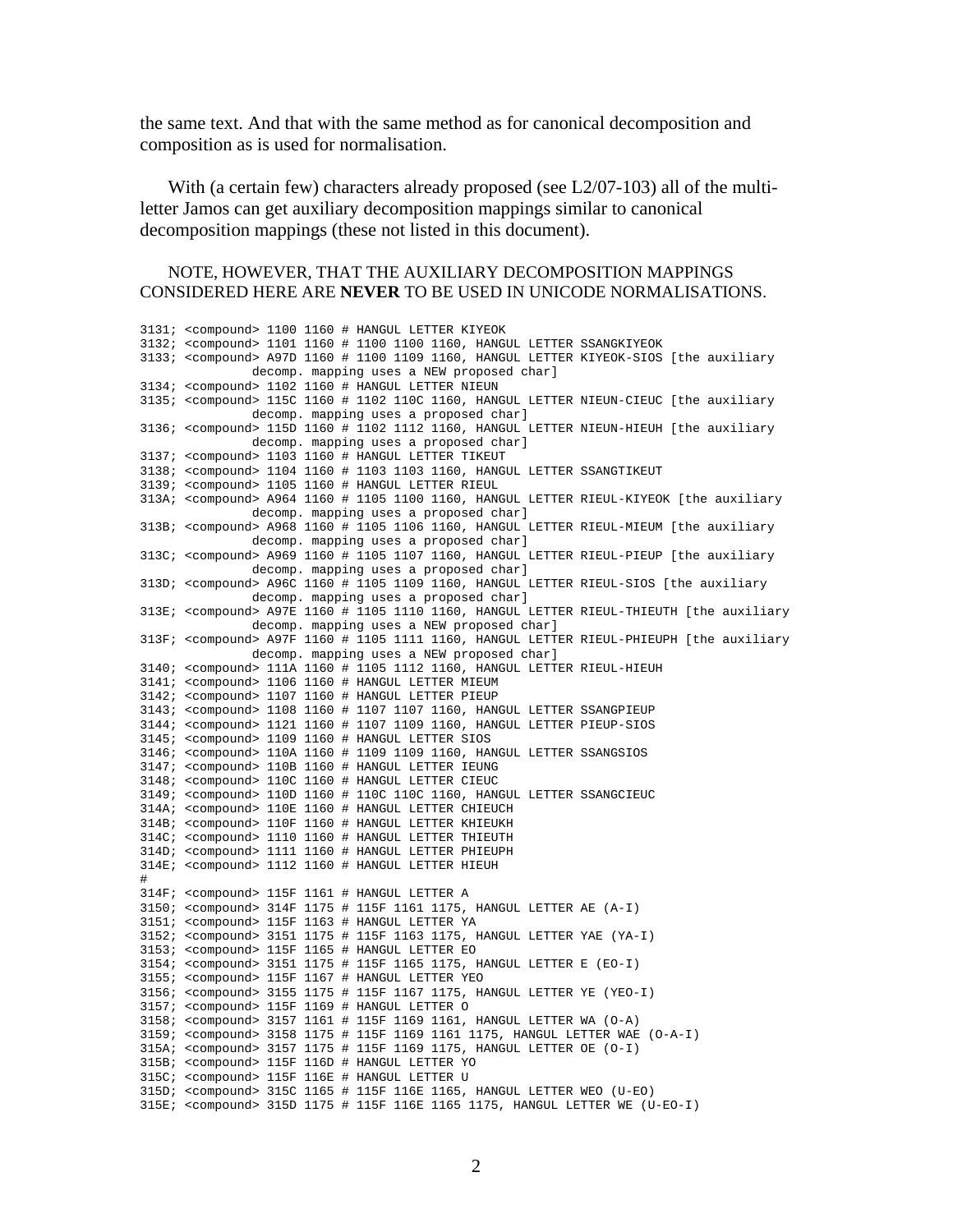```
315F; <compound> 315C 1175 # 115F 116E 1175, HANGUL LETTER WI (U-I) 
3160; <compound> 115F 1172 # HANGUL LETTER YU 
3161; <compound> 115F 1173 # HANGUL LETTER EU 
3162; <compound> 3161 1175 # 115F 1173 1175, HANGUL LETTER YI (EU-I) 
3163; <compound> 115F 1175 # HANGUL LETTER I 
# 
3164; <compound> 115F 1160 # HANGUL FILLER, should NOT display as a space, but as some 
               blotted glyph (e.g. the .notdef glyph), as should half-width filler 
# 
3165; <compound> 1114 1160 # 1102 1102 1160, HANGUL LETTER SSANGNIEUN 
3166; <compound> 1115 1160 # 1102 1103 1160, HANGUL LETTER NIEUN-TIKEUT 
3167; <compound> 115B 1160 # 1102 1109 1160, [see 115B] HANGUL LETTER NIEUN-SIOS [the 
               auxiliary decomp. mapping uses a proposed char] 
3168; <compound> D7C7 1160 # 1102 1140 1160, HANGUL LETTER NIEUN-PANSIOS [the auxiliary 
               decomp. mapping uses a NEW proposed char] 
3169; <compound> D7C8 1160 # 1105 1100 1109 1160, HANGUL LETTER RIEUL-KIYEOK-SIOS [the 
               auxiliary decomp. mapping uses a NEW proposed char] 
316A; <compound> A966 1160 # 1105 1103 1160, HANGUL LETTER RIEUL-TIKEUT [the auxiliary 
               decomp. mapping uses a proposed char] 
316B; <compound> D7C9 1160 # 1105 1107 1109 1160, HANGUL LETTER RIEUL-PIEUP-SIOS [the 
               auxiliary decomp. mapping uses a NEW proposed char] 
316C; <compound> D7CA 1160 # 1105 1140 1160, HANGUL LETTER RIEUL-PANSIOS [the auxiliary 
               decomp. mapping uses a NEW proposed char] 
316D; <compound> D7FC 1160 # 1105 1159 1160, HANGUL LETTER RIEUL-YEORINHIEUH [the 
              auxiliary decomp. mapping uses a NEW proposed char] 
316E; <compound> 111C 1160 # 1106 1107 1160, HANGUL LETTER MIEUM-PIEUP 
316F; <compound> A971 1160 # 1106 1109 1160, HANGUL LETTER MIEUM-SIOS [the auxiliary 
               decomp. mapping uses a proposed char] 
3170; <compound> D7FD 1160 # 1106 1140 1160, HANGUL LETTER MIEUM-PANSIOS [the auxiliary 
               decomp. mapping uses a NEW proposed char] 
3171; <compound> 111D 1160 # 1106 110B 1160, HANGUL LETTER KAPYEOUNMIEUM 
3172; <compound> 111E 1160 # 1107 1100 1160, HANGUL LETTER PIEUP-KIYEOK 
3173; <compound> 1120 1160 # 1107 1103 1160, HANGUL LETTER PIEUP-TIKEUT 
3174; <compound> 1122 1160 # 1107 1109 1100 1160, HANGUL LETTER PIEUP-SIOS-KIYEOK 
3175; <compound> 1123 1160 # 1107 1109 1103 1160, HANGUL LETTER PIEUP-SIOS-TIKEUT 
3176; <compound> 1127 1160 # 1107 110C 1160, HANGUL LETTER PIEUP-CIEUC 
3177; <compound> 1129 1160 # 1107 1110 1160, HANGUL LETTER PIEUP-THIEUTH 
3178; <compound> 112B 1160 # 1107 110B 1160, HANGUL LETTER KAPYEOUNPIEUP 
3179; <compound> 112C 1160 # 1107 1107 110B 1160, HANGUL LETTER KAPYEOUNSSANGPIEUP 
317A; <compound> 112D 1160 # 1109 1100 1160, HANGUL LETTER SIOS-KIYEOK 
317B; <compound> 112E 1160 # 1109 1102 1160, HANGUL LETTER SIOS-NIEUN 
317C; <compound> 112F 1160 # 1109 1103 1160, HANGUL LETTER SIOS-TIKEUT 
317D; <compound> 1132 1160 # 1109 1107 1160, HANGUL LETTER SIOS-PIEUP 
317E; <compound> 1136 1160 # 1109 110C 1160, HANGUL LETTER SIOS-CIEUC 
317F; <compound> 1140 1160 # HANGUL LETTER PANSIOS 
3180; <compound> 1147 1160 # 110B 110B 1160, HANGUL LETTER SSANGIEUNG 
3181; <compound> 114C 1160 # HANGUL LETTER YESIEUNG 
3182; <compound> 1145 1160 # 114C 1109 1160, HANGUL LETTER YESIEUNG-SIOS 
3183; <compound> 1146 1160 # 114C 1140 1160, HANGUL LETTER YESIEUNG-PANSIOS 
3184; <compound> 1157 1160 # 1111 110B 1160, HANGUL LETTER KAPYEOUNPHIEUPH 
3185; <compound> 1158 1160 # 1112 1112 1160, HANGUL LETTER SSANGHIEUH 
3186; <compound> 1159 1160 # HANGUL LETTER YEORINHIEUH 
# 
3187; <compound> 115F 1184 # 115F 116D 1163, HANGUL LETTER YO-YA 
3188; <compound> 115F 1185 # 115F 116D 1163 1175, HANGUL LETTER YO-YAE (YO-YA-I) 
3189; <compound> 115F 1188 # 115F 116D 1175, HANGUL LETTER YO-I 
318A; <compound> 115F 1191 # 115F 1172 1167, HANGUL LETTER YU-YEO 
318B; <compound> 115F 1192 # 115F 1172 1167 1175, HANGUL LETTER YU-YE (YU-YEO-I) 
318C; <compound> 115F 1194 # 115F 1172 1175, HANGUL LETTER YU-I 
318D; <compound> 115F 119E # HANGUL LETTER ARAEA 
318E; <compound> 115F 11A1 # 115F 119E 1175, HANGUL LETTER ARAEAE (ARAEA-I)
```
Not that some of the auxiliary decomposition mappings use Hangul Jamo characters already proposed elsewhere (see L2/07-103).